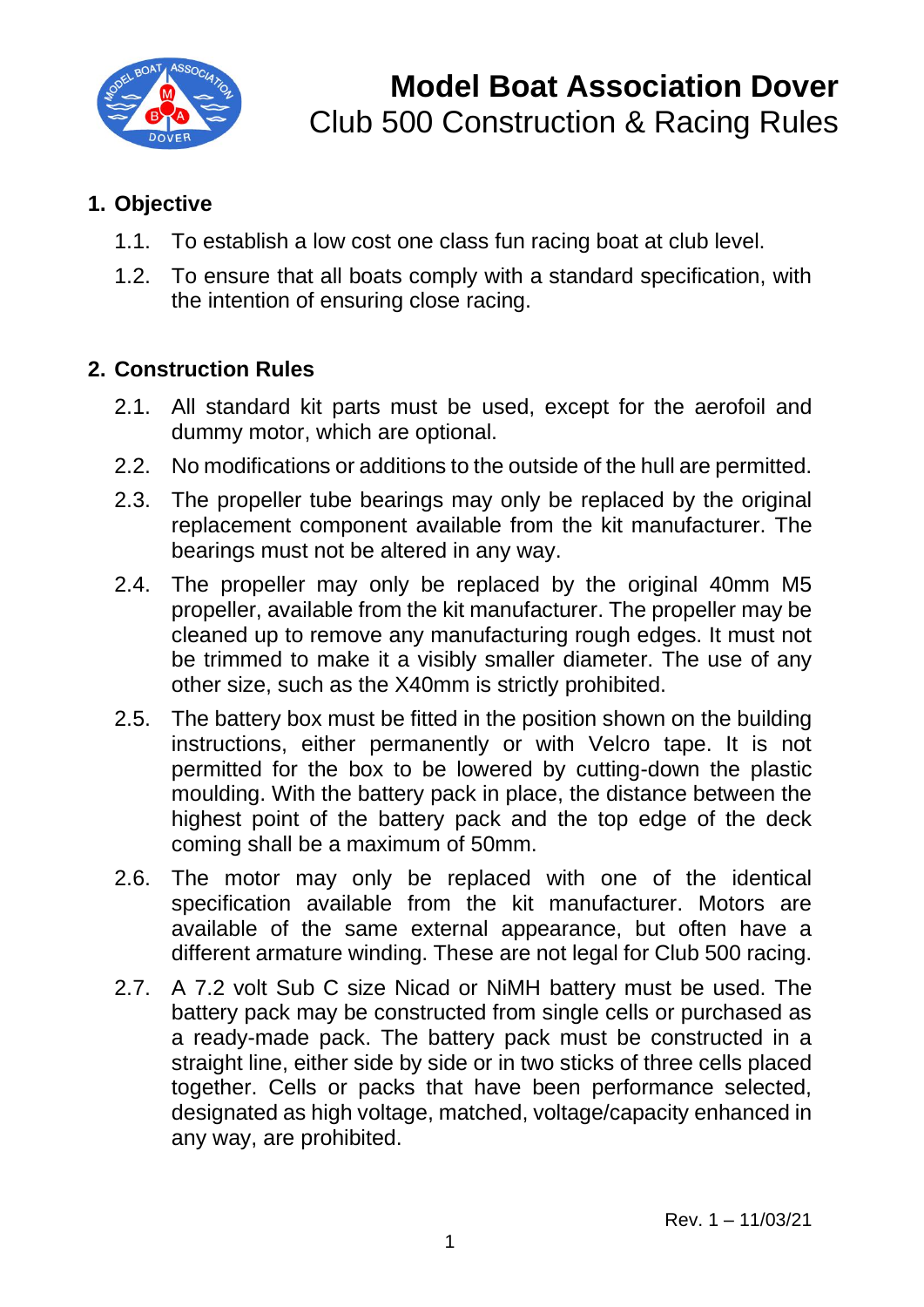

- 2.8. A 'BEC' receiver may be powered from the main drive battery. Motor control can be either a servo/micro switch combination, or an electronic speed controller.
- 2.9. A self-adhesive foam rubber strip of at least 3mm thick must be attached to the bow of the boat.

#### **3. Construction Recommendations – Optional allowed additions to construction rules**

- 3.1. It is strongly recommended that the access hatch in the deck moulding, is cut out in such a way that it is made as a removable cover, or a cover that can be taped down during a race to render the entire hull watertight. The water drain hole shown on the instructions is not required.
- 3.2. Internal reinforcement of the hull is recommended, particularly around the rudder tube and bow seams.
- 3.3. The addition of silicon and plain washers to the rudderpost will make the tube/post assembly watertight.
- 3.4. The addition of metal/PTFE thrust washers (or both) to the propeller shaft is permitted.
- 3.5. The propeller tube may have an oiling tube attached.
- 3.6. The motor/shaft coupling should have the brass components glued or pinned into the universal joint section.
- 3.7. The part of the motor mount in contact with the motor should be covered with strips of thin self-adhesive foam tape, such as wing seating tape used for model aircraft. This prevents motor slip.
- 3.8. Buoyancy should be added, i.e. airbags or foam.

## **4. Racing Rules**

- 4.1. Race duration shall be three minutes
- 4.2. The course shall be an 'M' shape, negotiated in an anti-clockwise direction
- 4.3. Minimum of three boats must cross the start line to constitute a "Race"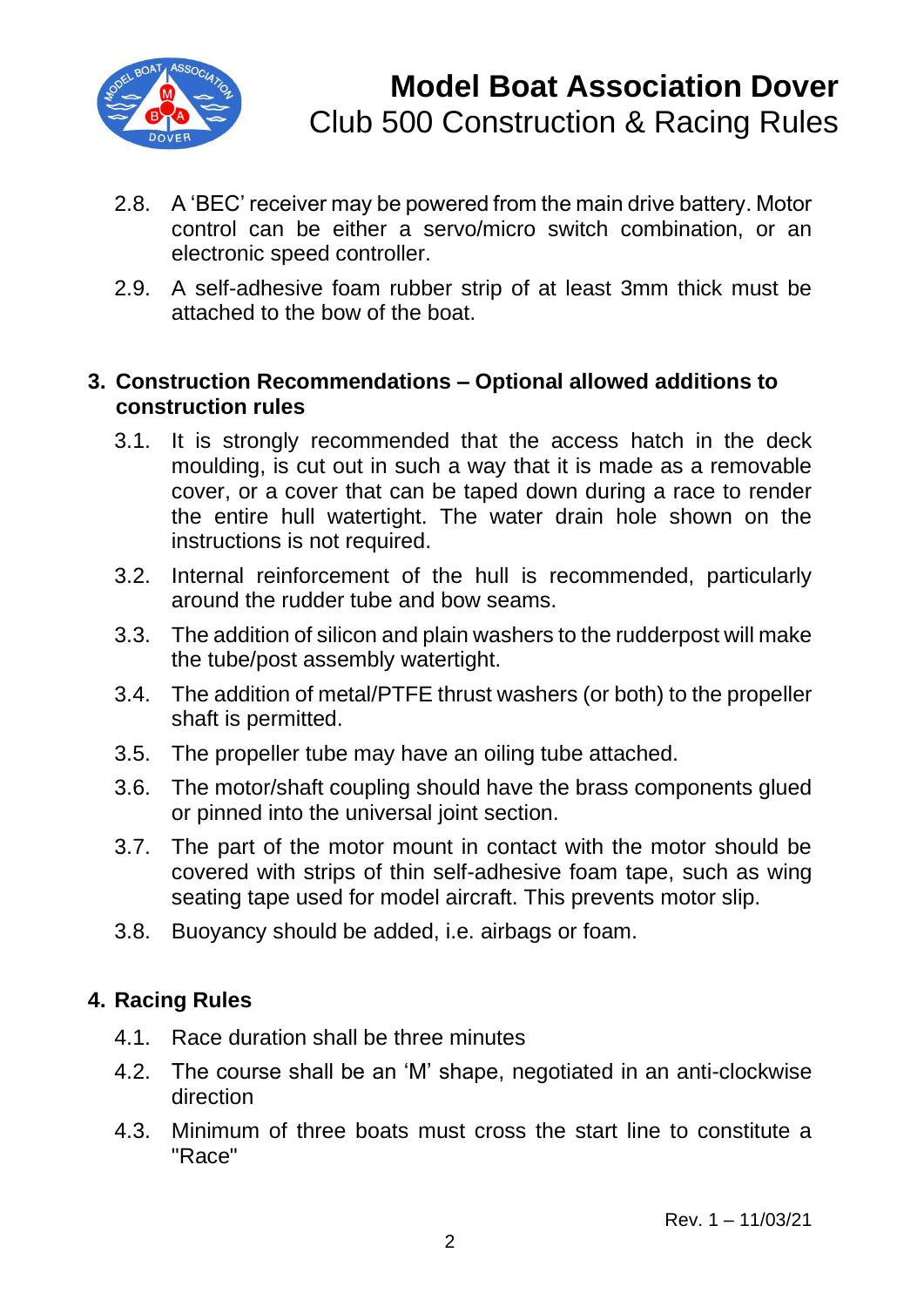

- 4.4. A maximum of ten boats per heat is permitted
- 4.5. Each Event shall consist of six races (heats)
- 4.6. A boat shall only be run by more than one competitor if one is a Adult and the other a Junior member
- 4.7. Each boats skipper will keep a tally of laps completed and any penalty lap deductions (self-policing)
- 4.8. Starting procedure: Boats shall be placed in the starting gate. Drivers will be asked if they are ready. They will then be informed that the race will start within the next ten seconds. The race will start on the sound of a whistle/horn, or the word 'Go'. The first buoy to be negotiated is the centre of the 'M'. The race is over on the second blast of a whistle, or the words 'Race Over'.
- 4.9. Missed buoys will incur the following penalty. The first two offences, half lap deduction, for each offence. Following offences, full lap deduction for each offence. Re-rounding or circling of buoy's is banned to minimise damage to any of the boats and will lead to race disqualification
- 4.10. When the end of the race is signalled all boats must immediately stop. Final positions on different legs of the course will be established and added to each skipper's full lap count, in 0.2 increments for each leg of the course completed (see course diagram) to give the final race lap count.
- 4.11. Drivers of 'dead' boats must inform fellow competitors immediately of the position on the course where their boat has stopped, using the words 'Dead boat, top left' etc. Hitting a dead boat, once it has been called, also means immediate disqualification from that race.
- 4.12. "Dead" boats will be recovered once racing has finished.

## **5. Scoring**

- 5.1. Each boats lap count, from each race in the event, will be totalled to establish each event's final placings, in descending order of laps - highest lap count =  $1<sup>st</sup>$  Place, second highest lap count =  $2<sup>nd</sup>$  etc.
- 5.2. Event lap count ties will be broken in favour of the boat with the highest individual race lap count. If a tie remains then joint positions